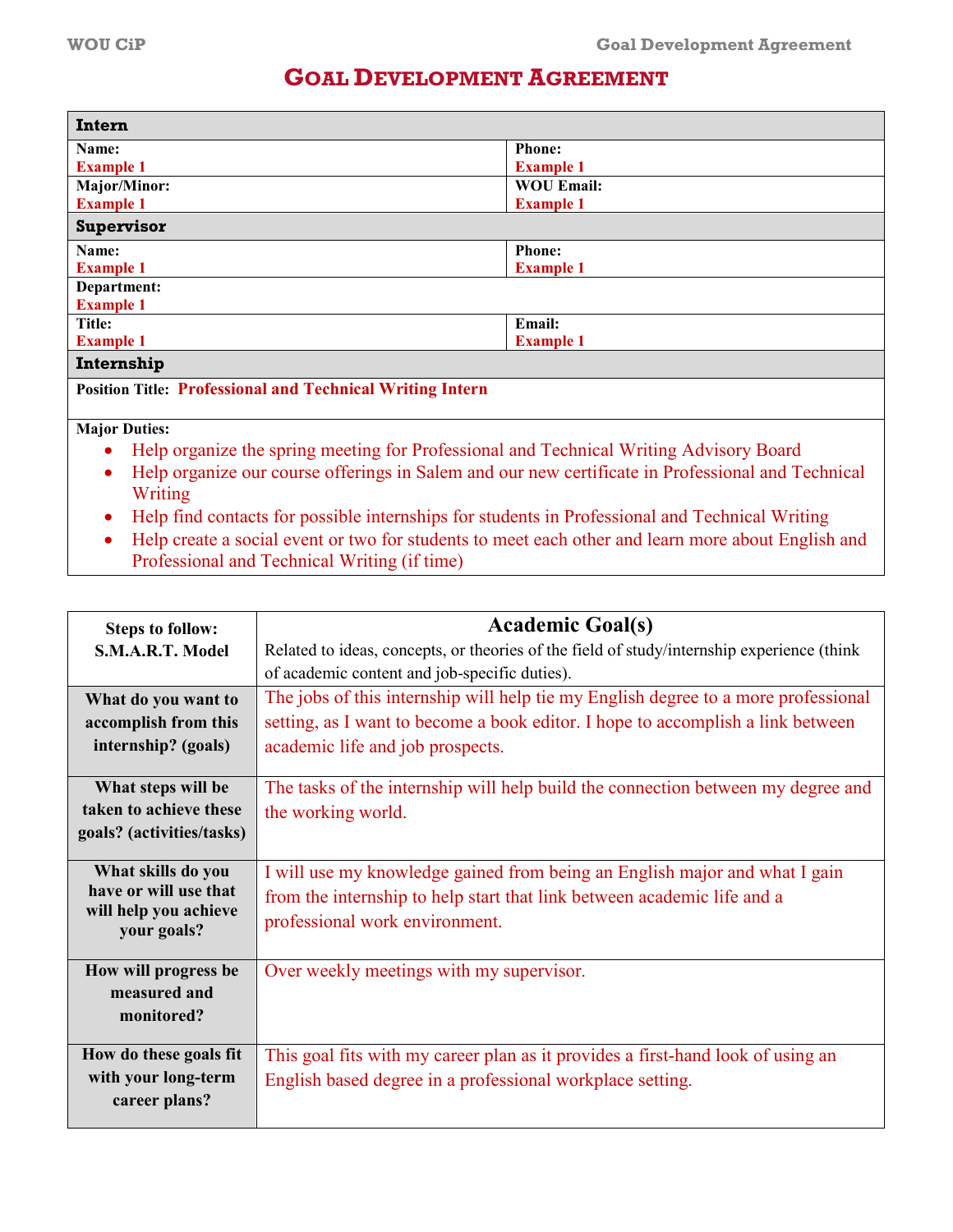| What is the deadline | End of the internship: spring term 2019. |
|----------------------|------------------------------------------|
| for these goals?     |                                          |

|                                             | <b>Professional Goal(s)</b>                                                              |  |
|---------------------------------------------|------------------------------------------------------------------------------------------|--|
| <b>Steps to follow:</b>                     | Job-related skills specific to the field of study/occupation, such as oral/written       |  |
| S.M.A.R.T. Model                            | communication, critical thinking, problem solving, leadership, technical, etc. (think of |  |
|                                             | skills employers look for).                                                              |  |
| What do you want to                         | I want to develop my leadership skills and strengthen my problem solving,                |  |
| accomplish from this                        | technical, and critical thinking skills.                                                 |  |
| internship? (goals)                         |                                                                                          |  |
| What steps will be                          | The individual tasks my supervisor will provide will help develop my leadership          |  |
| taken to achieve these                      | skills and collaborative tasks will help my problem solving, technical and critical      |  |
| goals? (activities/tasks)                   | thinking skills                                                                          |  |
|                                             |                                                                                          |  |
| What skills do you<br>have or will use that | I have good problem solving and critical thinking skills, as well as good oral and       |  |
| will help you achieve                       | written communication skills. I feel as though these skills will help me achieve         |  |
| your goals?                                 | my goals.                                                                                |  |
|                                             |                                                                                          |  |
| How will progress be                        | Over weekly meetings with supervisor.                                                    |  |
| measured and                                |                                                                                          |  |
| monitored?                                  |                                                                                          |  |
| How do these goals fit                      | Developing these skills will help me in an office setting, and also interact with        |  |
| with your long-term                         | clients, both current and prospective                                                    |  |
| career plans?                               |                                                                                          |  |
| What is the deadline                        | End of the internship: spring term 2019.                                                 |  |
| for these goals?                            |                                                                                          |  |
|                                             |                                                                                          |  |

| <b>Steps to follow:</b>   | <b>Personal Goal(s)</b>                                                                |  |
|---------------------------|----------------------------------------------------------------------------------------|--|
| S.M.A.R.T. Model          | Related to personal growth and development, such as self-confidence, career awareness, |  |
|                           | clarification of work or values, time management, etc.                                 |  |
| What do you want to       | I hope to achieve a sense of professionalism as well as tips for office work and       |  |
| accomplish from this      | time management skills in an office setting.                                           |  |
| internship? (goals)       |                                                                                        |  |
|                           |                                                                                        |  |
| What steps will be        | I will assist with and preform the major duties of my job, as I feel they will help    |  |
| taken to achieve these    | me maintain the goals set.                                                             |  |
| goals? (activities/tasks) |                                                                                        |  |
|                           |                                                                                        |  |
| What skills do you        | I already use time management on a daily basis, but I hope this internship will        |  |
| have or will use that     | help me further develop those time management skills. I also started to develop a      |  |
| will help you achieve     | sense of professionalism that I hope this internship will strengthen.                  |  |
| your goals?               |                                                                                        |  |